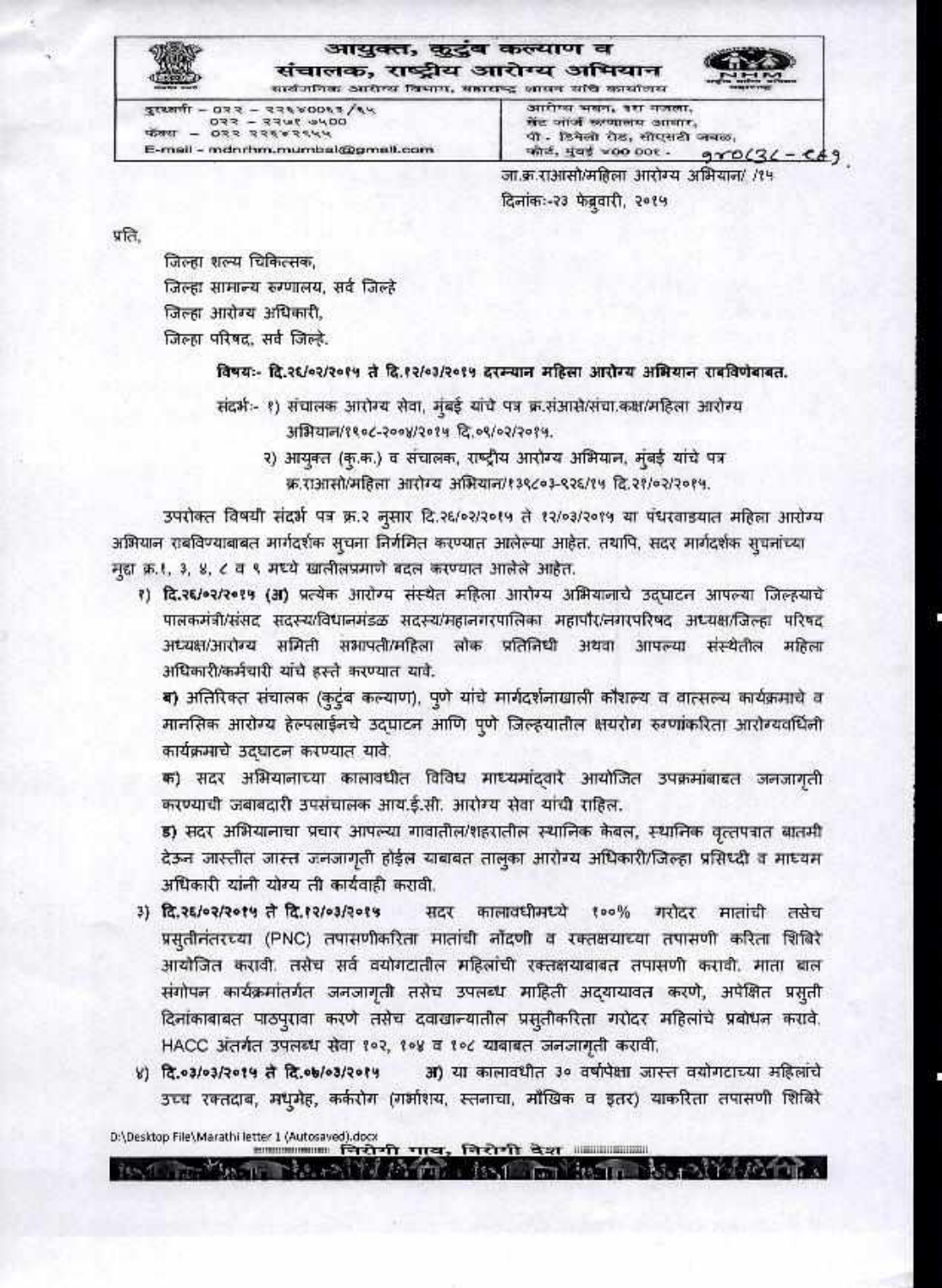आयोजित करावी. राष्ट्रीय तंबाखु नियंत्र्ण कार्यक्रमातील मार्गदर्शक सुचलांनुसार मौखिक आरोग्याकरिता शिबिर आयोजित करावे. या शिबिरांकरिता काल, लाक, घसा चिकित्सक व ज्या ग्रामीण/उपजिल्हा/जिल्हा रुग्णालय येथे दंतचिकित्सेची खुर्ची उपलब्ध आहे तेथे दंत चिकित्सक यांची व्यवस्था करण्यात यावी. काल, लाक, घसा चिकित्सक व कर्करोग चिकित्सक यांनी मौखिक कर्करोगाची तपासणी करावी. आपल्या जिल्हयातील IMA व NIMA संघटना यांचेशी सलम्न डॉक्टरांचा देखील सहभाग या अभियानात करावा. तसेच डोळयांची निगा व काळजी याबाबत तपासणी शिबिरे आयोजित करावी.

ब) या अभियानाकरिता आपल्या जिल्हयातील शिबिराच्या ठिकाणी बाहेरगावावस्न येणा-या डॉक्टर्स व त्यांच्या संघटना यांचेकरिता वाहन सेवा/निवास व्यवस्था व प्रत्यक्ष कामाच्या ठिकाणी पॅकेट लंचची सोय करण्यात यावी.

८) दि.१/०३/२०१५ ते दि.१२/०३/२०१५ अ) कायापालट कार्यक्रमांतर्गत बाह्य रुक्ण विभागात संगणकीय टोकन सेवाप्रणाली चे उद्घाटन करावे. तसेच आपल्या कार्यालयातील सर्व यंत्रसामुग्री अद्यायावत/दुरुस्ती करावी. बायोमॅंट्रीक हजेरी मशिन सुरु करावी. यंत्र सामुग्रीचे सॉफ्टवेअर अद्यायावत करावे. नवीन व जुन्या यंत्रसामुग्रीची माहिती अद्यायावत ठेवावी. तसेच नवीन यंत्राचे/कक्षाचे उद्घाटन करावे. नादुरुस्त यंत्रे व फर्निचर यांची यादी करुन योग्य पध्दतीने सदर सामुग्री निर्लेखित करून विल्हेवाट लावावी.

ब) आपल्या जिल्हयातील सर्व आरोग्य संस्थांची दुरुस्ती, रंगरंगोटी, माहिती फलक लावणे, अशी कामे CSR प्रकल्पांतर्गत करावी. त्याचवरोबर वृक्ष लागवड व आरोग्य संस्थेत LED बल्ब चा वापर करावा.

या कालावधीत उपसंचालक (परिवहन), आरोग्य सेवा, पुणे ९) दि.२६/०२/२०१५ ते दि.१२/०३/२०१५ यांनी बंद वाहनांची दुरुस्ती करुन सर्व वाहने सुस्थितीत राहतील याची दक्षता घ्यावी. रुग्ण वाहिकेतील बायोमॅट्रीक मशिन दुरुस्त करुन १००% कार्यान्वित करावी.

या अभियानाकरिता अनुदानाची आवश्यकता भासल्यास यापूर्वी कळविल्याप्रमाणे RKS किंवा Untide Fund मधील उपलब्ध अनुदानातून राष्ट्रीय आरोग्य अभियानाच्या मार्गदर्शक सुचनांनुसार विहीत पध्दतीने खर्च करण्यात यावा. प्रत्येक जिल्हयाने सदर अभियानाचा विस्तृत अहवाल, छायाचित्रांसह त्याची हार्ड (Hard) व सॉफ्ट (Soft) कॉपी मध्ये तयार करावा. सदर अभियानात सहभागी असलेल्या खाजगी डॉक्टर्स/स्वयंसेवक व स्वयंसेवी संस्था यांना संबंधित जिल्हयाच्या जिल्हा शल्य चिकित्सक व जिल्हा आरोग्य अधिकारी यांनी सहभागाबाबत प्रशस्तीपत्र प्रदान करावे. (प्रशस्तीपत्राचा नमूना सोबत जोडला आहे.)

यापैकी प्रत्येक कार्यक्रमा विषयक सविस्तर मार्गदर्शक सुचना व अहवाल प्रपत्रे सोबत जोडली आहेत. तसेच सदर कार्यक्रमाची माहिती दिलेल्या नमूल्यामध्ये अरुन mahila.arogya.abhiyan@gmail.com या ई-मेलवर दररोज दपारी ३,०० वाजेपर्यंत पोहचेल अशा त-हेने निर्गमित करावी.

 $10171.1125.11111.11111.111$ 

आयुक्त/(कु.क.) व संचालक, राष्ट्रीय आरोग्य अभियान, सूबई.

संचालक आरोड्स सेवा, आरोग्य सेवा संचालनालय,

मुंबई.

## प्रत माहितीस्तव⊧-

- १) अतिरीक्त संचालक, राज्य कुटुंब कल्याण, पुणे
- २) अतिरीक्त संचालक, आरोग्य सेवा, मुंबई
- 3) सहसंचालक, (रुग्णालये), आरोग्य सेवा, मुंबई

D:\Desktop File\Marathiletter 1 \Autosaved).dock<br>- Communication 구간가 기다, 귀간가 작가 좋아.